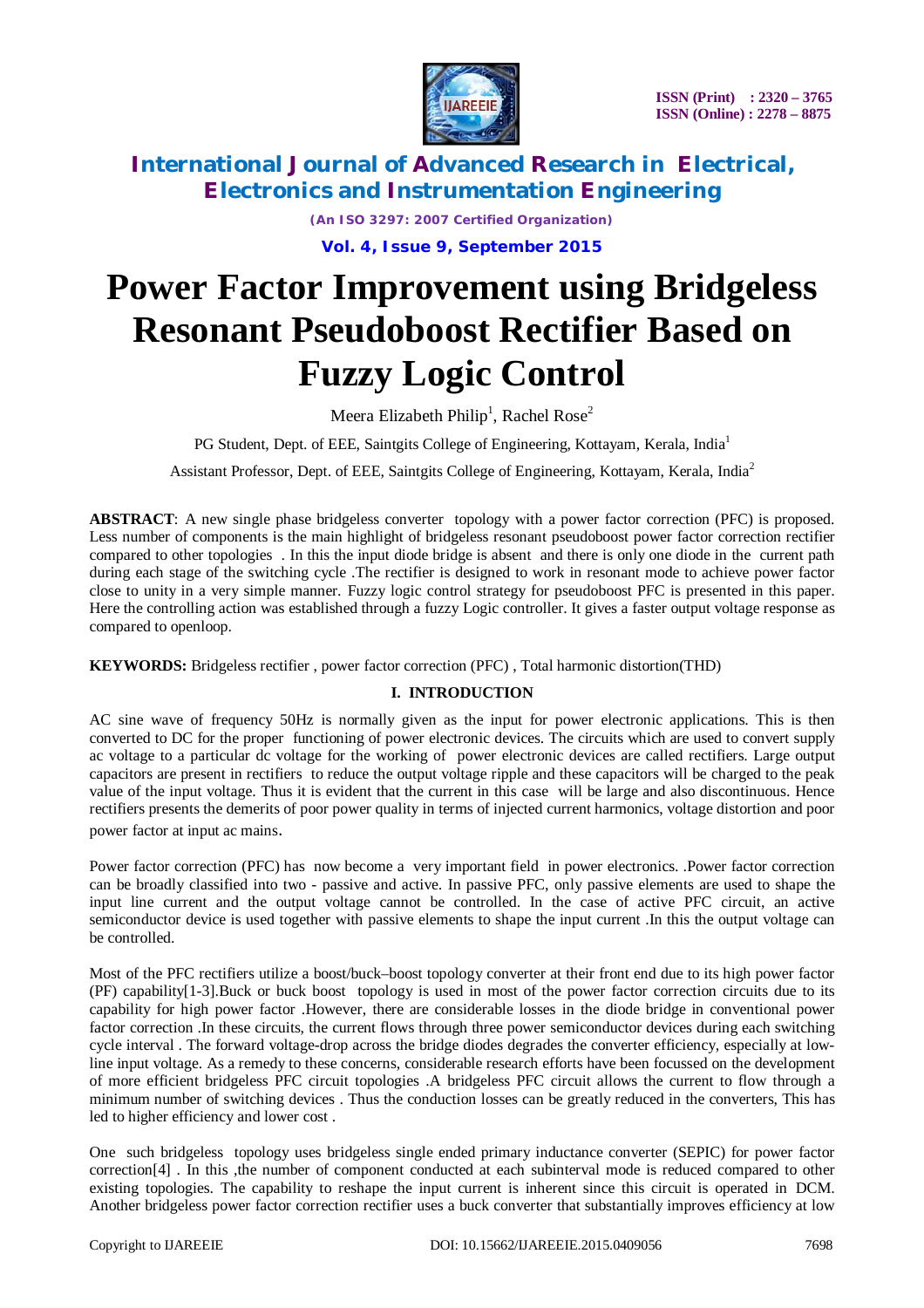

*(An ISO 3297: 2007 Certified Organization)*

### **Vol. 4, Issue 9, September 2015**

line of the universal line range[5] . By eliminating the input bridge diodes, the rectifier's efficiency was further improved.

A totem-pole boost bridgeless power factor correction rectifier with simple zero current detection along with full-range zero-voltage switching (ZVS) operates at the boundary of discontinuous-conduction mode and continuous-conduction mode<sup>[6]</sup>. Compared to the boundary dual boost bridgeless rectifier, the required number of power components is reduced by one third and two current transducers can be eliminated in this particular topology. This rectifier can also be a good candidate for interleaving operation to upgrade the power level. Boost converters operating in CCM is also popular because reduced electromagnetic interference levels result from their utilization. A bridgeless boost converter based on a three-state switching cell (3SSC), with advantages of reduced conduction losses with the use of magnetic elements with minimized size, weight, and volume is another topology[7].

However, most of the bridgeless PFC converters suffers from the following drawbacks like high component count, components are not fully utilized over whole ac-line cycle, complex control etc. Many of the topologies need additional diodes and/or capacitors to minimize EMI.

Thus finally , a bridgeless PFC circuit based on a modified boost converter is introduced. Compared with other single phase bridgeless topologies, the proposed pseudoboost rectifier has low component count, a single control signal, and non-floating output. The proposed converter is intended for low-power applications since it operates in DCM. The converter components are utilized fully during the positive and negative ac-line cycle[8].

#### **II . BRIDGELESS RESONANT PSEUDOBOOST PFC RECTIFIER**



 $(b)$ 

Fig.1 Bridgeless Resonant Pseudoboost Rectifier a)positive output polarity , b) negative output polarity

Power factor correction, high efficiency with low component count can be obtained using the proposed bridgeless resonant pseudoboost topology. The bridgeless resonant pseudoboost converter has a single control signal, non floating output , and low component count .These are the main highlights of using this rectifier for power factor correction application. This operates in DCM and can be used for low power applications.

This rectifier is designed to operate in discontinuous-conduction mode (DCM) during the switch turn-on interval and in resonant mode during the switch turnoff intervals. As a result, the switch current stress is similar to the conventional DCM PFC converter, while the switch voltage stress is higher. Also, the two power switches  $Q_1$  and  $Q_2$  can be driven by the same control signal, which significantly reduces the complexity in control.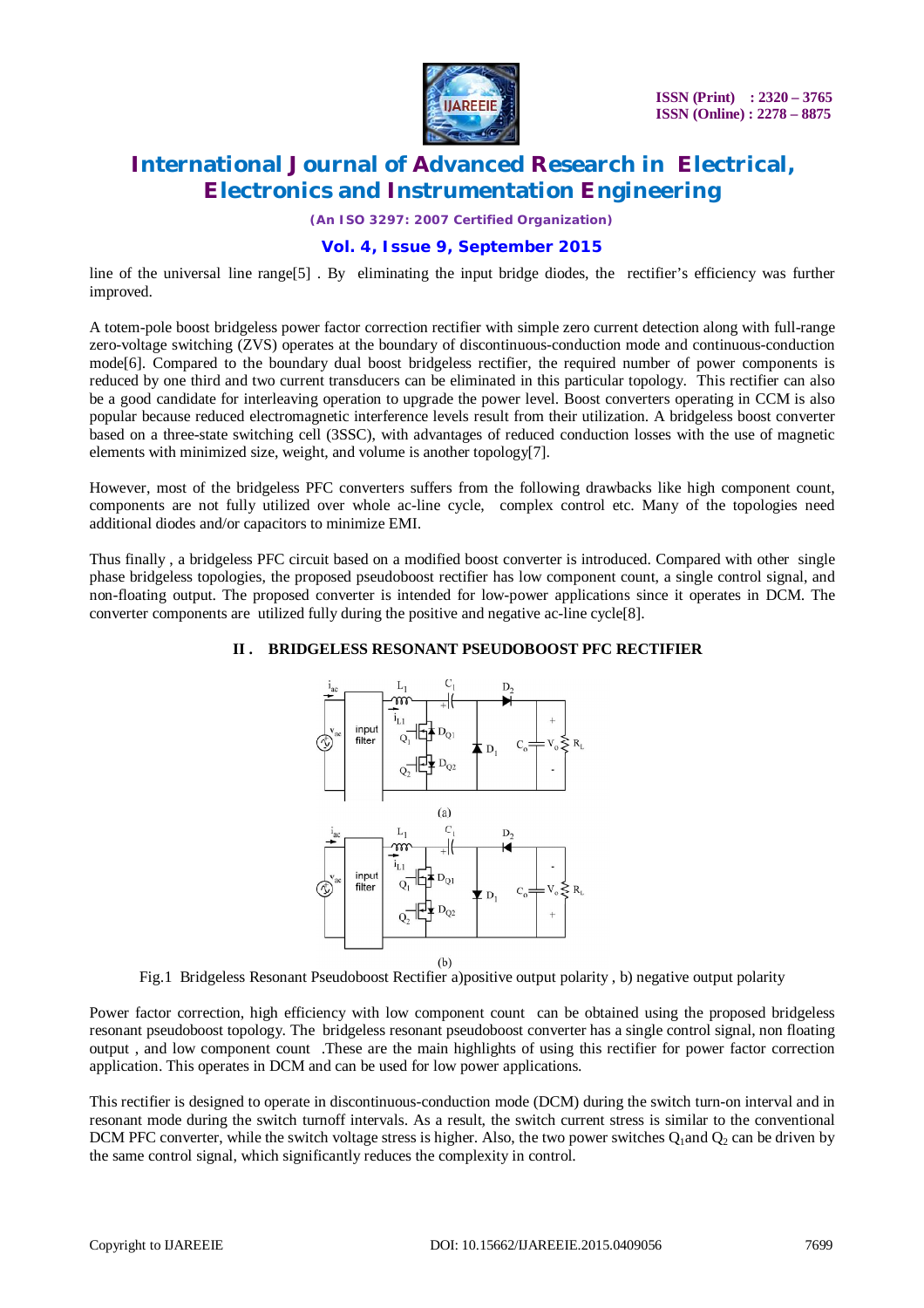

*(An ISO 3297: 2007 Certified Organization)*

#### **Vol. 4, Issue 9, September 2015**

#### **III. OPERATING PRINCIPLE**

**Stage 1**: This stage starts when the switch  $Q_1$  is turned on. Body diode of  $Q_2$  is forward biased. Diode  $D_1$  reverse biased due to the voltage across  $C_1$ . The diode  $D_2$  is reverse biased by the voltages vc<sub>1</sub> +Vo. The inductor current (L<sub>1</sub>) increases with input voltage and the voltage across the capacitor  $C_1$  remains constant.

**Stage 2 :** This stage starts when the switch  $Q_1$  is turned off and the diode  $D_2$  is turned on providing path for the inductor current. Diode  $D_2$  is reverse biased during this stage. The input voltage through diode  $D_2$  excites the tank circuit consisting of the inductor  $L_1$  and the capacitor  $C_1$ . This stage ends when the inductor current reaches zero. As a result the diode  $D_2$  gets turned off . Capacitor  $C_1$  is charged until it reaches a peak value during this stage .



Fig.2 Toplogical stages of the converter during one switching period  $T_s$ 

**Stage 3 :** In this stage diode  $D_1$  is forward biased to provide path for the negative half cycle of the resonating inductor current. This stage also ends when the inductor current reaches zero. The peculiarity of this stage is that the diode  $D_1$  is turned on and off under zero current conditions. With a constant input voltage the capacitor is discharged until it reaches the constant voltage  $v_x$ .

**Stage 4 :** During this stage all switches are in their off position. Inductor current will be zero and the capacitor voltage will remain constant. The duration of this stage must be greater than or equal to zero.

#### **IV. DESIGN PROCEDURE**

Due to the resonant non linear nature of the converter, an iterative design procedure is involved.

• The voltage Conversion Ratio

$$
M = \frac{V_0}{V_m} \qquad \qquad \dots (1)
$$

- To ensure DCM operation, the value of the normalized switching frequency (F) must be less than one. In this design procedure , F is chosen to be 0.8.
- The critical inductance required to maintain DCM operation

$$
L1 \le \frac{RLTs}{4} (\frac{F}{\pi})^2 \qquad \qquad \dots \quad (2)
$$

The value of the resonant capacitance

$$
C1 = \frac{1}{L1(2\pi f r)^2} \qquad \qquad \dots (3)
$$

Maximum value of Peak switch current

$$
IQ - pk, n = \frac{\alpha}{M} = \frac{\omega r \, d1 \, Ts}{M} \qquad \qquad \dots \qquad (4)
$$

The following condition must be satisfied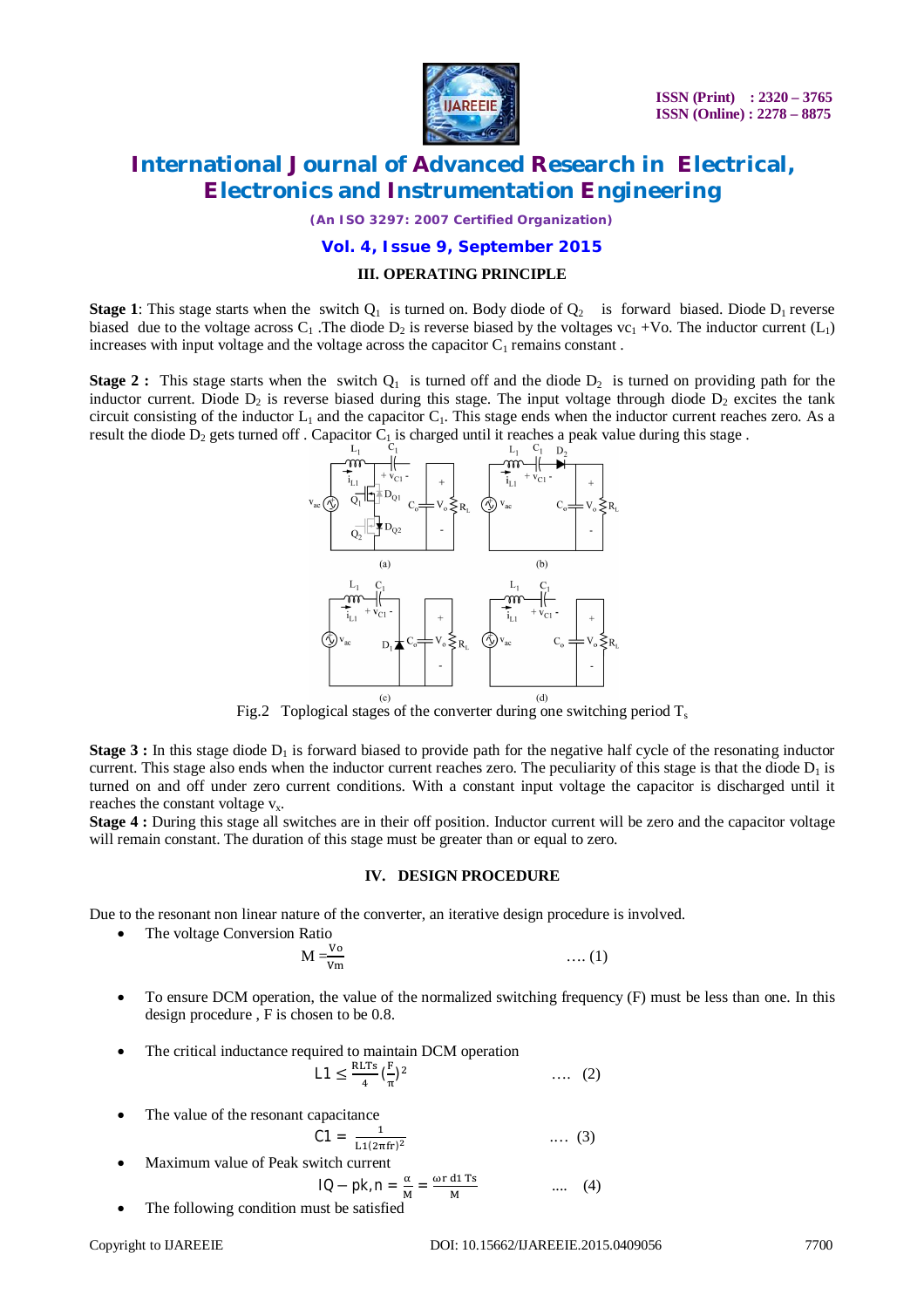

*(An ISO 3297: 2007 Certified Organization)*

### **Vol. 4, Issue 9, September 2015**

 $\omega$ r d1 Ts + sin<sup>-1</sup>  $\left(\frac{4 \text{ iQ-pk}}{4 \text{ i} \Omega_{\text{p}} \text{p} \cdot \text{m}}\right)$  $\frac{4 \text{ iQ-pk}}{4 \text{ + iQ-pk}^2}$  +  $\pi \leq \frac{2\pi}{F}$  $\frac{\pi}{F}$  .... (5)

#### **V. VOLTAGE REGULATION USING FUZZY LOGIC CONTROL**

Closed loop control is used for controlling the output voltage. A fuzzy control system is a non linear control system based on fuzzy logic which is a mathematical system .This system analyses the analogy input values in terms of logical variables which take the continuous values between 0 and 1.There are three steps involved in a fuzzy control-Fuzzification, Rule base and defuzzification. There are two inputs for fuzzy controller, the error and change in error. In fuzzification step , the membership functions are designed for the input. It is actually the conversion of a crisp input value to a fuzzy value. Seven fuzzy levels or sets are chosen for error (e), change in error (e) and the output.



Fig. 3 Basic configuration of Fuzzy Logic Control

The next step is to provide the rule controlling the working of a Fuzzy control system. Different control laws have to be made based on the operating conditions and this will improve the performance of the system. The last step is Defuzzification . In this stage, the fuzzy values are converted into crisp values.

#### **VI . SIMULATION RESULTS AND DISCUSSION**

| <b>Parameter</b>     | <b>Value</b> |
|----------------------|--------------|
| Tank inductor, L1    | $100\mu H$   |
| Tank capacitor, C1   | 65nF         |
| Filter inductor, Lf  | 1mH          |
| Filter capacitor, Cf | 1µF          |
| Output capacitor     | $470 \mu F$  |
| RMS input voltage    | 85V          |
| Output voltage       | 240V         |
| Output power         | 115W         |

| Table I. Simulation Parameters |  |
|--------------------------------|--|
|--------------------------------|--|

The above table shows the values of various components used for simulation. The switch duty cycle is set to 40%. A small high frequency filter is inserted to filter the pulsating high frequency inductor  $L_1$  ripple current. The bridgeless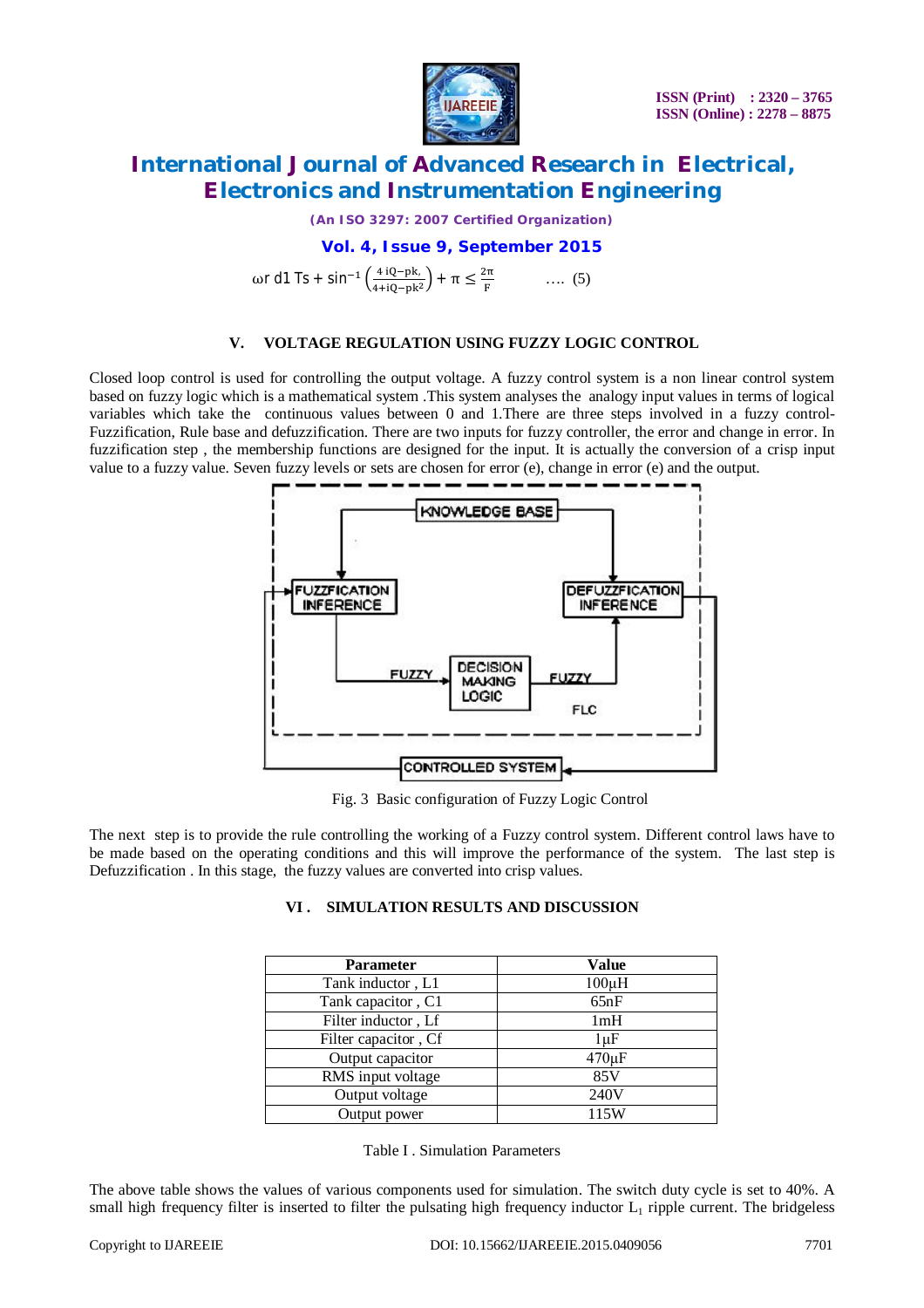

*(An ISO 3297: 2007 Certified Organization)*

### **Vol. 4, Issue 9, September 2015**

resonant pseudoboost power factor correction rectifier circuit is simulated using MATLAB in Open loop mode and closed loop mode. Fuzzy logic controller is employed to control the circuit.



Fig 4 . Simulink model for Fuzzy controlled bridgeless resonant pseudoboost PFC rectifier

The figure above shows the simulink model of bridgeless resonant pseudoboost rectifier controlled using fuzzy logic control. The proposed converter of Fig. 1 is designed to operate in DCM during the switch turn-on interval and in resonant mode during the switch turnoff interval. Hence , the switch current stress is similar to the conventional DCM PFC converter. Also , the two power switches can be driven by the same control signal, which significantly reduces the complexity in control circuitry. An isolated gate drive is required for the power switch  $Q_1$ .



Fig 6. Output voltage waveform

It is evident from the above figure that the input current is in phase with the input voltage .Using the fuzzy control , the output voltage is regulated. As seen from the simulink model given above , the power factor is improved to 0.9994 which is almost near to unity.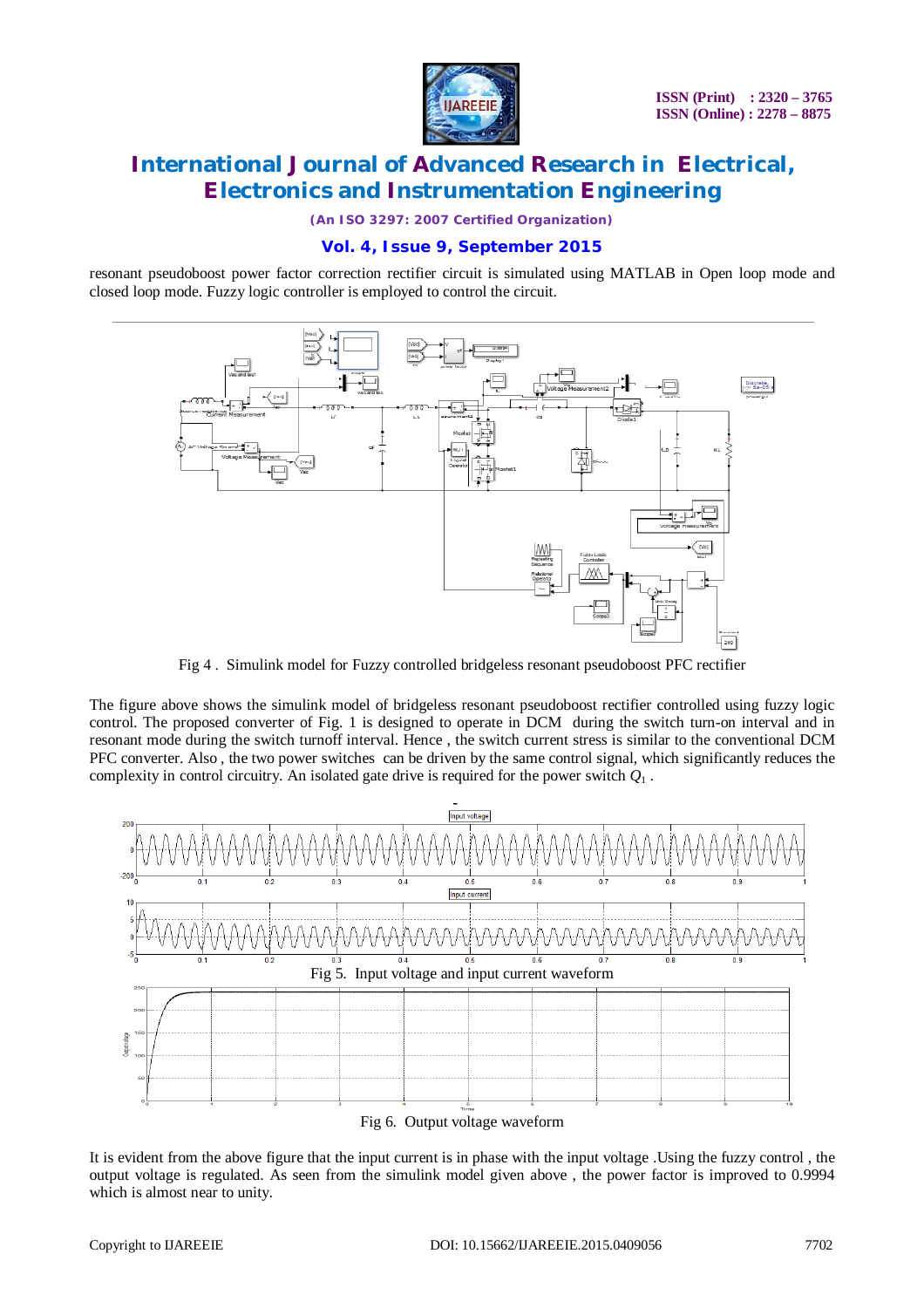

*(An ISO 3297: 2007 Certified Organization)* **Vol. 4, Issue 9, September 2015** Fundamental (50Hz) = 4.351, THD= 3.17%



The THD value obtained is very low (3.17%). Total harmonic distortion can be defined as the ratio of the sum of the currents of all harmonic components to the current of the fundamental frequency. THD is used to characterize the power quality of electric power systems/



Fig 8 . Control to output frequency response

The performance of the rectifier is investigated with the help of average small signal model .The figure above shows the bode plot of the open loop control voltage to output voltage transfer function of the system. It is evident from the bode diagram that the system is stable.

### **VII . CONCLUSION**

A single phase AC to DC bridgeless resonant pseudoboost PFC rectifier is discussed and simulated. The low component count and the high efficiency makes this rectifier topology the best candidate for low-power PFC applications. Performance of the converter is verified by simulation in MATLAB/SIMULINK environment in both open loop mode and closed loop mode. For the closed loop control Fuzzy controller is used. Fuzzy controller provides better output voltage regulation. To maintain the same efficiency, the circuit can operate with a higher switching frequency.